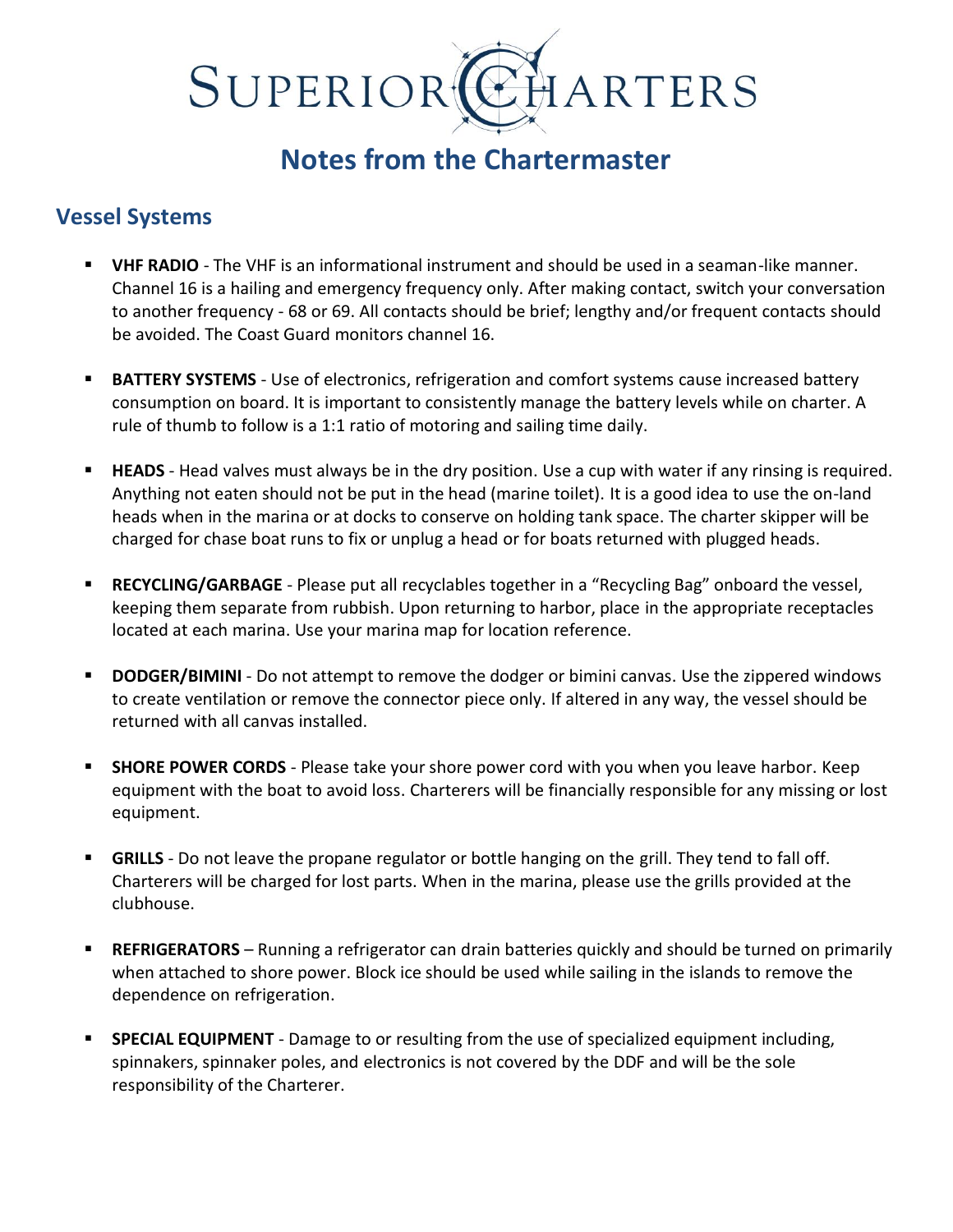**ELECTRONICS** - Do not modify settings or attempt to reprogram electronic instrumentation. Electronics are set and serviced by the boat owner. Though owners may choose to advertise their electronics, Superior Charters does not accept responsibility for their service and operation.

### **Boat Handling**

- **MAXIMUM RPMs** While under power, vessels should not be accelerated more than 1800 2200 rpms.
- **DOCKING MOTTO** Enter the slip as if there is no reverse. Always have a beam line affixed midship when entering a slip! A total of five dock lines should be rigged prior to entering the slip. Fenders should sit  $2" - 4"$  above the water. Unsecured dock lines can get caught in prop. Damage caused by dock lines in the prop will not be covered by the DDF. Boat should be secured appropriately once docked. Damage caused from improper cleating of dock lines or not being tied up correctly will be charged to the charterer.
- **DINGHY PAINTER** Appoint one of your crew to be a dinghy-painter person while maneuvering under power. Keep the painter out of the prop. If it becomes entangled, immediately shut down the engine and do not attempt to restart it. Contact the Superior Charters office for instructions on how to proceed. Check the stuffing box (area where the shaft runs through the hull) for excessive leaking. The force generated by a line on a prop is sufficient to displace or bend a shaft. Damage caused by a dinghy painter caught in the prop will not be covered by the DDF.
- **DINGHIES** Do not overload the dinghies check for capacity limits. Life jackets are required when rowing ashore, and both the Park Service and Coast Guard will enforce this policy. Keep the oars and included equipment aboard the boat while towing the dinghy. If your dinghy is a SCI rented motorized dinghy, you must lift the motor when beaching. Motor damage caused by improper beaching will not be covered by the DDF. It is the responsibility of the Charterer to ensure the dinghy and motor are properly secured. Loss of or damage to the dinghy will be the sole responsibility of the Charterer and will not be covered by the DDF.
- REEF POINTS Reef points on the main sail are used only to tidy excess sail after reefing. If tied too tightly, the sail may tear. They are seldom necessary on a first reef. Reef lines that run through the boom must remain led through the boom. Removal of reef lines through the boom will be repaired at Charterer's expense.
- **EURLING JIB HALYARD** Do not touch furling jib or furling main halyards unless it is obvious the halyard clutch has been released. The tension must be exact for the furling mechanism to function properly. If the rope clutch securing the halyard is opened, re-tension the halyard, then close the clutch.
- **HELM** Only the skipper approved by Superior Charters may be on the helm while maneuvering the vessel in harbor, or while docking and leaving the dock. No training is allowed by anyone other than Superior Charters approved Captains or staff.
- **PREVENTER** When sailing downwind, always rig a spare line as a preventer to avoid accidental jibes. Damage caused by an accidental jibe will be charged to the charterer.
- **DEPTH SOUNDERS** Depth sounders typically give erratic readings at depths exceeding 100'.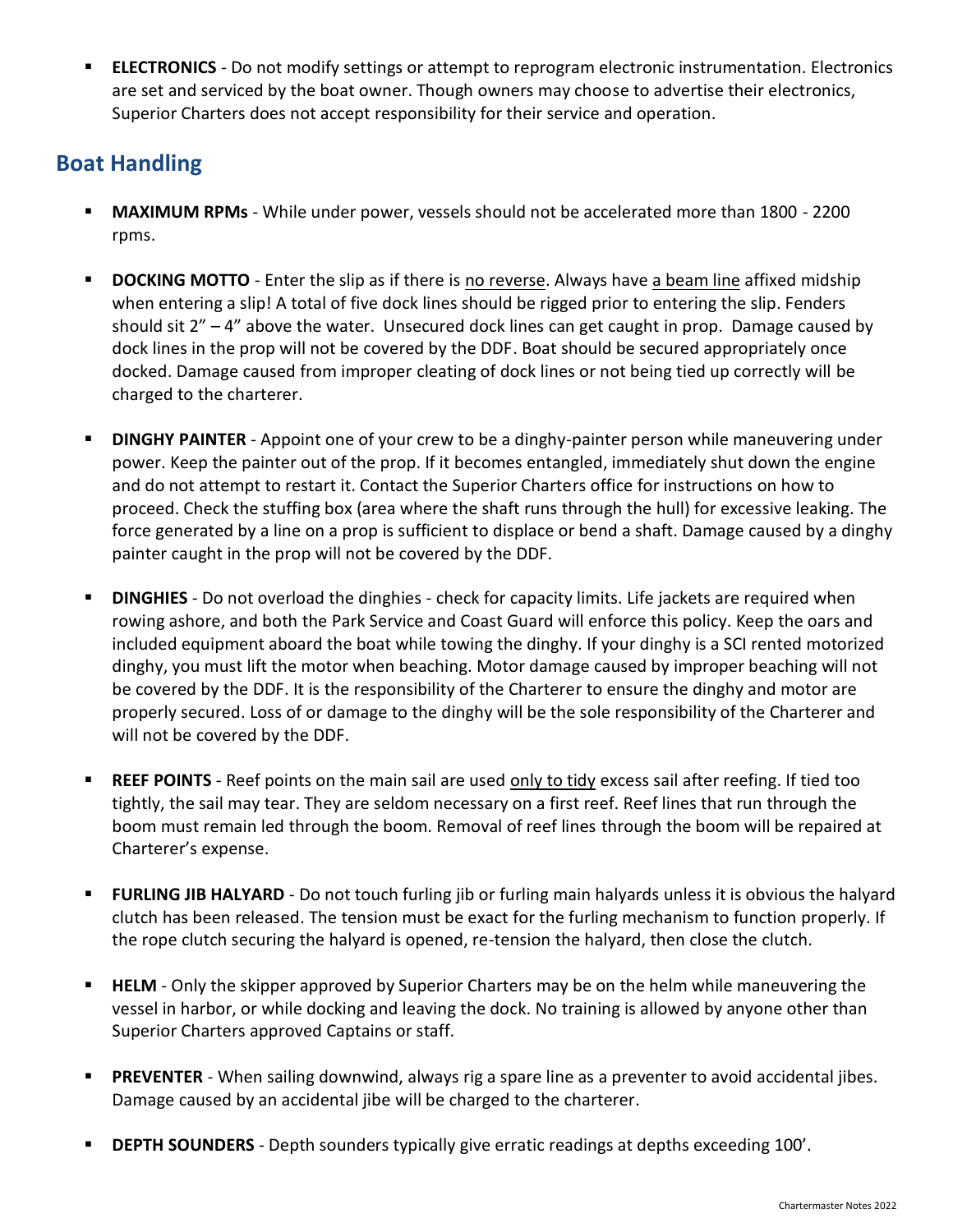### **In The Islands**

#### **DUE TO CHANGEABLE WEATHER, DOCKING AT THE PARK SERVICE DOCKS IN THE ISLANDS IS NOT ALLOWED**

- **EXECTER INFORMATION -** Weather information can be obtained on your VHF two ways: • 24-hour, continuous weather can be received on 7 or 07 or WX. Adjusting the squelch can aid reception. It is received with difficulty in harbor and at certain spots in the islands. • The Coast Guard broadcasts weather at 7:05 am & p.m. After an announcement on 16, switch to 22A. Severe weather warnings are also broadcast on 16.
- **BOAT DISABLED** In the event your boat becomes disabled, contact the Superior Charters office for instructions. Do not accept a tow from anyone other than Superior Charters or the U.S. Coast Guard unless directed to do so by Superior Charters' staff. Just a reminder, the purpose of the Coast Guard is to save lives, not boats or equipment. Contacting the Coast Guard for assistance is to be done only if life and limb is in danger. Towing other boats that may be disabled is also not allowed.
- **RAFTING** The rafting of boats is not allowed. Damage to or resulting from rafting is not covered by the DDF and will be the sole responsibility of the Charterer.
- **PROTECT YOUR BOTTOM** ALWAYS pay close attention to the depth. Do not attempt to sail between Manitou Island and Little Manitou, Grant's Point Buoy and Madeline Island, Sand Island and the mainland or Gull Island and Michigan Island. Directly SW of Port Superior breakwater, for approximately 100 yards, there is a sandbar of 4-6 feet depth. Damage to or resulting from grounding in **any** area is not covered by the DDF and will be the sole responsibility of the Charterer. Any boat that has reported a grounding will be hauled at the charterer's expense to determine if any damage has occurred.
- ANCHORING When anchoring, the ratio of rode to depth should not be less than 7' of line per 1' of water. Raising or lowering the anchor, if done improperly, may severely damage the bow gelcoat and/or brightwork and will be charged to the charterer. Jeanneau sailboats are designed with particularly plumb bows, which are easy to damage if not anchoring properly.
- **SECOND ANCHOR** Do not deploy the second anchor for practice or in a typical anchoring situation. It is only for use if the primary anchor is unusable or if winds are predicated to be more than 45 knots.
- **E** ANCHOR LIGHTS Anchor/masthead lights must be displayed by dusk when at anchor. Check on a regular basis to be sure it is on and functioning. If it is not, please use your auxiliary anchor light, hung from the shrouds, 6 feet off deck or boom end. Fines are regularly issued if an anchor light is not properly displayed. Do not display anchor or steaming lights while in harbor, they burn out easily and are difficult to replace.
- **DOCKING** Due to changeable weather, docking at Park Service docks in the islands is not allowed and not advised at any time. Damage to or resulting from docking or attempting to dock at the piers or Park Service docks in the Islands is not covered by the DDF and will be the sole responsibility of the Charterer.